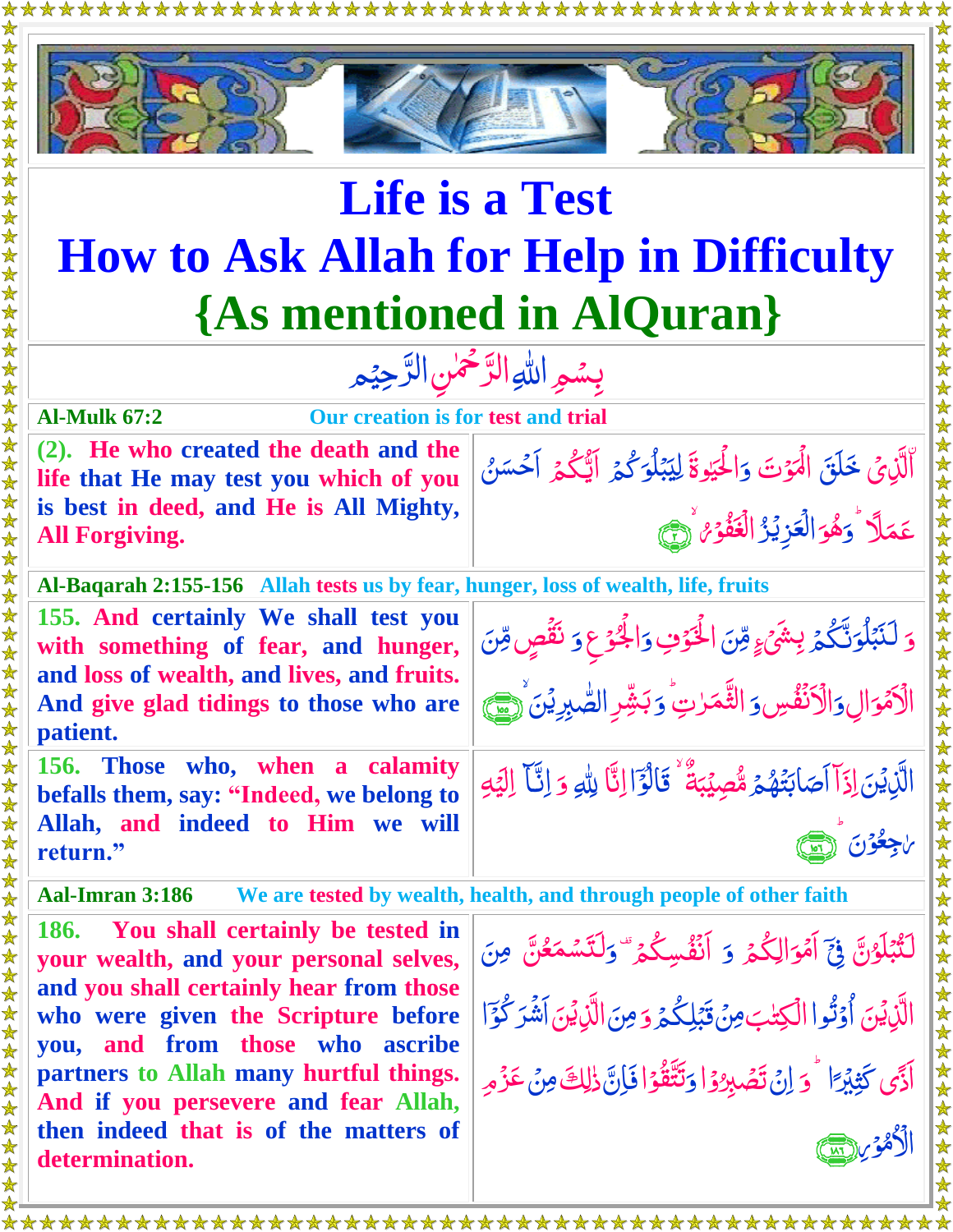| Al-Maidah 5:48<br>We all could be created same, but we are made different for testing                             |                                                                                                                                            |  |
|-------------------------------------------------------------------------------------------------------------------|--------------------------------------------------------------------------------------------------------------------------------------------|--|
| 48. For each among you, We appointed<br>a divine law and a clear way. And if                                      | لِكُلِّ جَعَلْنَا مِنْكُمْ شِرْعَةً وَّ مِنْهَاجًا ۚ وَ لَوۡ شَآءَ                                                                         |  |
| Allah had willed, He would have made                                                                              |                                                                                                                                            |  |
| you one nation. But that He may try                                                                               | اللهُ لَجَعَلَكُمُ أُمَّةً وَّاحِدَةً وَّلٰكِنُ لِيِّبَلُوَكُمُ فِي مَآ                                                                    |  |
| you in that which He has given you. So                                                                            |                                                                                                                                            |  |
| race one with another in good deeds.                                                                              | التلكُّمَ فَاسْتَبِقُوا الْحَبَّرِينَ إِلَى اللَّهِ مَرْجِعُكُمُ بَهِيْعًا                                                                 |  |
| To Allah you will return all together,                                                                            | فَيُنَبِّئُكُمُ بِمَا كُنْتُمُ فِيۡهِ ۖ تَخۡتَلِفُوۡنَ ۚ (َسََّ                                                                            |  |
| He will then inform you about that                                                                                |                                                                                                                                            |  |
| in which you used to differ.<br><b>Al-Anaam 6: 165</b>                                                            |                                                                                                                                            |  |
| Allah exalted some over others so He can test us                                                                  |                                                                                                                                            |  |
| 165. And it is He who appointed you<br>vicegerent of the earth, and has exalted                                   | وَ هُوَ الَّذِيْ جَعَلَكُمْ خَلَّهِفَ الْأَيْضِ وَ يَفَعَ                                                                                  |  |
| some of you above others in ranks, that<br>He may try you through that which                                      | بَعۡضَكُمۡ فَوۡقَ بَعۡضٍ دَيَجۡتِ لِيِّبۡلُوَكُمۡ فِيۡ مَآالْتَكُمۡ                                                                        |  |
| He has given you. Indeed, your Lord                                                                               |                                                                                                                                            |  |
| is swift in retribution, and indeed, He<br>is Oft Forgiving, Most Merciful.                                       | إِنَّ يَتَّلِكَ سَرِيْحُ الْعِقَابِ ۗوَإِنَّهُ لَغَفُوۡنٌ يَٰحِيۡهُ ۚ (٢٦)                                                                 |  |
| <b>Houd 11:7</b><br>Allah created heavens, earth by His authority to test us                                      |                                                                                                                                            |  |
| 7. And it is He who created the heavens                                                                           | وَهُوَ الَّذِيْ خَلَقَ السَّمٰوتِ وَالْأَيْرَضَ فِي سِتَّةِ أَيَّامٍ                                                                       |  |
| and the earth in six days, and His Throne                                                                         |                                                                                                                                            |  |
| was upon the water, that He might test                                                                            | وَّكَانَ عَزَ شُهْ عَلَى الْمَآءِلِيَبْلُوَكُمُ اَيُّكُمُّ اَحْسَنُ عَمَلاً                                                                |  |
| you, which of you is best in deed.<br>Al-Kahaf 18:7<br>The earth has been adorned and beautified as a test for us |                                                                                                                                            |  |
| 7. Indeed, We have made that which is                                                                             |                                                                                                                                            |  |
| on the earth an adornment for it, that                                                                            | إنَّا جَعَلْنَا مَا عَلَى الْأَنْهِ زِيْنَةً لَهَّا لِنَبْلُوَهُمُ اَيُّهُمُّ<br> <br> كَسَنُ عَمَلاًألِمِ                                 |  |
| We may test them, as to which of them                                                                             |                                                                                                                                            |  |
| are best in deeds.                                                                                                |                                                                                                                                            |  |
| <b>Al-Anbia 21:35</b><br>The good and bad that we meet in life are tests for us                                   |                                                                                                                                            |  |
| 35. Every soul must taste death. And                                                                              |                                                                                                                                            |  |
| We test you by evil and by good as a                                                                              |                                                                                                                                            |  |
| trial. And unto Us you<br>will be<br>returned.                                                                    | ڴڵؙٮ <i>ؘڨٞ</i> ڛۮؘٳۜؠؚؚ۪ڦؘۊ۠ٳڶ <i>ؗڬ</i> ؘۊؾۙ؋ٮؘڹؙڷٷػ۠ؽؘڔؚٳڶۺ۠ۜڗؚۅؘٳڂۘڹٞڔڣٮۘٞڹؘڐۘٙؗ<br>ۊٳڸؽؘڹؘٲٮ۠ۯڿٶؙ <u>ڹ۞</u>                           |  |
| Al-Fajr 89:15-16 How man responds when he is tested by blessings and restrictions                                 |                                                                                                                                            |  |
| <b>15.</b><br>Then as for man, when his Lord                                                                      |                                                                                                                                            |  |
| tries him, so He honors him and blesses                                                                           |                                                                                                                                            |  |
| him, then he says: "My Lord has<br>honored me."                                                                   | فَأَمَّا الْإِنْسَانُ إِذَا مَا ابْتَلْكُ يَهُّهُ فَأَكْرَمَهُ وَنَعَّمَهُ <sup>ْ</sup><br>فَيَقْوَلُ يَ <sub>كِّ</sub> آكْرَمَنِ إِلَيْهِ |  |
|                                                                                                                   |                                                                                                                                            |  |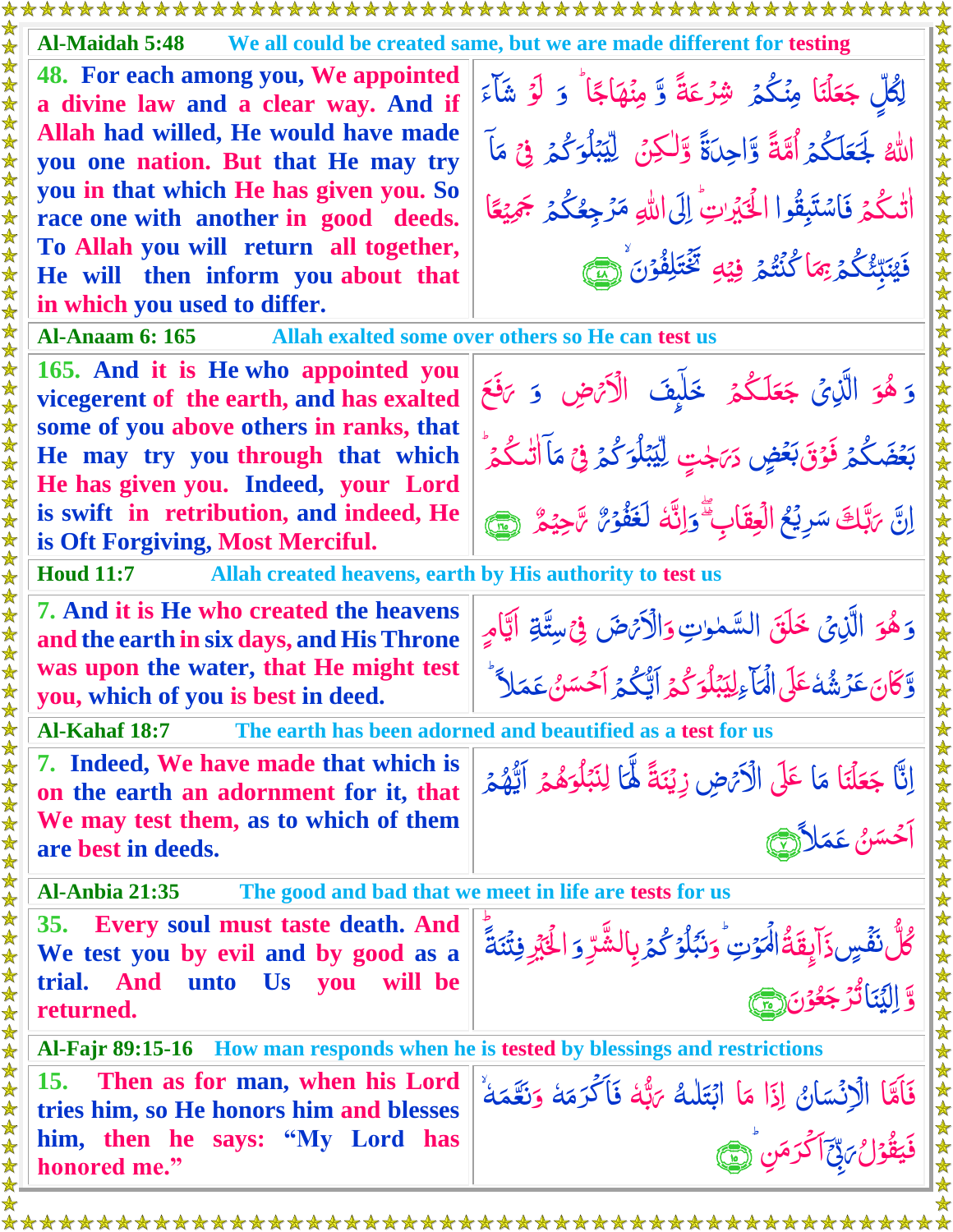|  | 16. But when He tries him and restricts<br>for him his provision, then he says:                                             | وَاَمَّاً إِذَا مَا ابْتَلَلْهُ فَقَلَىَ عَلَيْهِ مِنْقَةٌ فَيَقُوْلُ يَبِّعَ                                                     |
|--|-----------------------------------------------------------------------------------------------------------------------------|-----------------------------------------------------------------------------------------------------------------------------------|
|  | "My Lord has humiliated me."                                                                                                | آهَانَن ر                                                                                                                         |
|  |                                                                                                                             | <b>Asking Allah for Help in Difficulty</b>                                                                                        |
|  | Al-Baqarah 2: 156                                                                                                           | Allah teaches us to say the following in difficulty                                                                               |
|  | 156. Those who, when a calamity<br>befalls them, say: "Indeed, we belong to<br>Allah, and indeed to Him we will<br>return." | الَّذِيْنَ إِذَآ أَصَابَتُهُمۡ مُّصِيۡبَةٌ ۚ قَالَوۡۤا إِنَّا لِلَّهِ وَ إِنَّآ إِلَيۡهِ<br>باجعُوْن                              |
|  | AlAnbia 21:87-88 Prophet Younus (Jonah) calls Allah when swallowed by fish-Allah saves him                                  |                                                                                                                                   |
|  | 87. And Dhun Nun (Jonah), when he<br>went off in anger, then he thought                                                     | وَ ذَاالتُّوۡنِ اِذِ ذَّهَبَ مُغَاضِبًا فَظَنَّ اَنۡ لَّنۡ تَقۡلِہَ عَلَيۡهِ                                                      |
|  | that We had no power over him. Then<br>he called out in the darkness, (saying)                                              | فَنَادِي فِي الظُّلُمٰتِ آنَ لَّا لِكَ اِلَّا آنَتَ سُبۡحٰنَكَ ۗ وَلَٰٓ ۚ إِنَّيۡ                                                 |
|  | that: "There is no god except You. Be<br>You glorified. Indeed, I have been of<br>the wrongdoers."                          | كُنْتُ مِنَ الظُّلِمِينَ تَجْهَيَ                                                                                                 |
|  | 88. So We responded to him, and We<br>saved him from the anguish. And thus                                                  | فَاسْتَجَبْنَا لَهُ ۚ وَ نَجَّيْنِهُ مِنَ الْغَمِّ ۚ وَ كَذٰلِكَ                                                                  |
|  | do We save the believers.                                                                                                   | نُنْجِي الْمُؤْمِنِينَ ( صَ                                                                                                       |
|  | <b>AlAnbia 21:83-84</b>                                                                                                     | <b>Prophet Ayub (Job) was in severe sickness – Allah cures him</b>                                                                |
|  | 83. And Job, when he called to his                                                                                          |                                                                                                                                   |
|  | Lord, (saying): "Indeed adversity has                                                                                       | وَ اَيُّوۡبَ إِذۡ نَآاي يَهَّدَ اَئِيۡ مَسَّنِيَ الضَّرُّ وَ اَنۡتَ                                                               |
|  | afflicted me, and You are the Most<br>Merciful of those who are merciful."                                                  | أئ حَيْرُ الرُّحِمِينَ تَحْرَسَ                                                                                                   |
|  | 84. So We responded to him, and We<br>removed what was on him, of the                                                       | فَاسْتَجَبْنَا لَهُ فَكَشَفَنَا مَا بِهِ مِنْ ضُرٍّ وَّ ۚ اٰتَيۡنٰهُ                                                              |
|  | adversity. And We gave him (back) his<br>household and the like thereof along                                               | .<br>اَهۡلَهُ ۚ و مِثۡلَهُمۡ مَّعَهُمۡ ٱحۡمَةً مِّنۡ عِنۡلِنَاۚ وَ ذِكۡرٰى                                                        |
|  | with them, a mercy from Us, and a<br>reminder for the worshippers.                                                          | ا <b>ڳھيل ٿين</b> (هم                                                                                                             |
|  | AlMomin 40:44-45 A believer entrusts his affairs to Allah against a king – Allah saves him                                  |                                                                                                                                   |
|  | 44. "So you will remember what I say<br>to you. And I entrust my affair to                                                  | فَسَتَنْ كُرُوۡنَ مَآ اَقُوَلُ لَكُمۡۚ وَآٰفَوِّضُ اَمۡرِیۡٓ اِلَى اللّٰهِ ؕ<br>اِنَّ اللّٰہَبۡصِیۡرُ ۚ بِالۡعِبَادِ <u>(سَ</u> ۖ |
|  | Allah. Indeed, Allah is All Seer of (His)<br>slaves."                                                                       |                                                                                                                                   |
|  |                                                                                                                             |                                                                                                                                   |